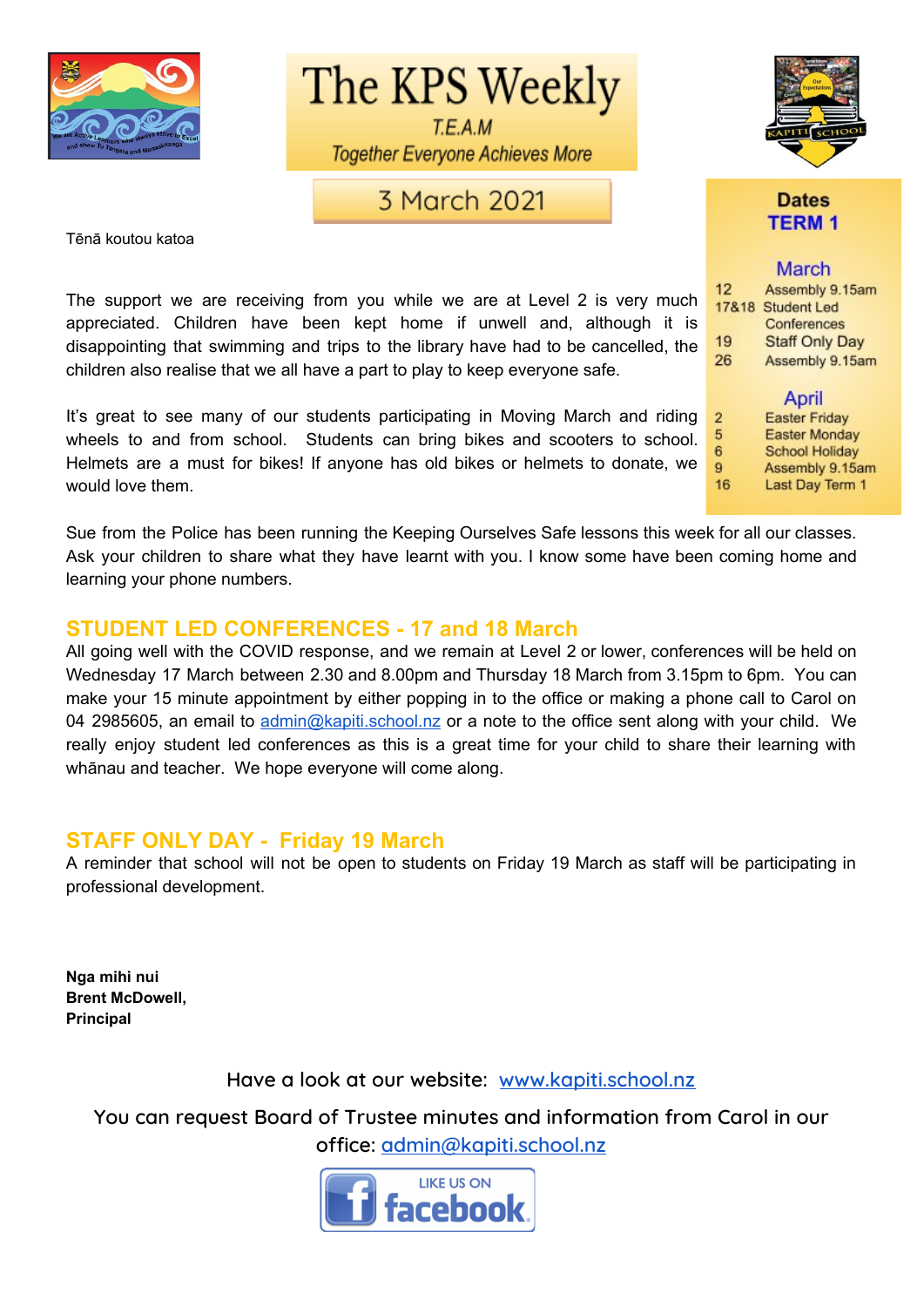**Kapiti Primary School takes no responsibility for any notices which appear under the following sections**

### **COMMUNITY NEWS**

#### **HELD AT KAPITI PRIMARY SCHOOL:**

sKids Kapiti specialises in delivering quality before school, after school and holiday programmes. We strive to create a fun and safe environment that our kids just love! Limited places for term 1 and we are now taking bookings for term 2. For more information please call Jools Da Silva on 021 0254 3249 or email jools@skids.co.nz

#### **Seido Karate Kapiti**

Kids Class 7- 12 years Thursday 4.45 - 5.30 Beginners Class 12 years - adult Thursday 6pm - 7pm Kapiti Primary School Hall All welcome, any level of fitness or ability. A great family activity. Karate is a great way to challenge yourself both physically and mentally Call/text Karen: 021 1141958 [www.facebook.com/SeidoKarateKapiti](http://www.facebook.com/SeidoKarateKapiti) First three classes free.

## **OTHER COMMUNITY NOTICES:**

Calling all *speedcubers* on the Kapiti Coast! A new meetup group is starting that will include tips and tricks, mini-competitions, introductions to different cube puzzles and fun social activities centred around cubing.

The first meeting is Sunday 28 March at 1pm and space is limited. Please go to [facebook.com/kapiticubers](https://facebook.com/kapiticubers) to find out more info and book a free ticket.

Bring along your favourite puzzle cube and let's get solving!

*Waikanae Kindergarten Annual Garage Sale & Gala Saturday 13 March 2021 8.00am – 12.00pm Russell Reserve, Ngaio Road, Waikanae*

*Check out our selection of books, clothes, children's toys, and new and used items. Face painting, digger rides, fire truck, raffles, food and drink stalls, and much more! EFTPOS available. Please BYO bags.*